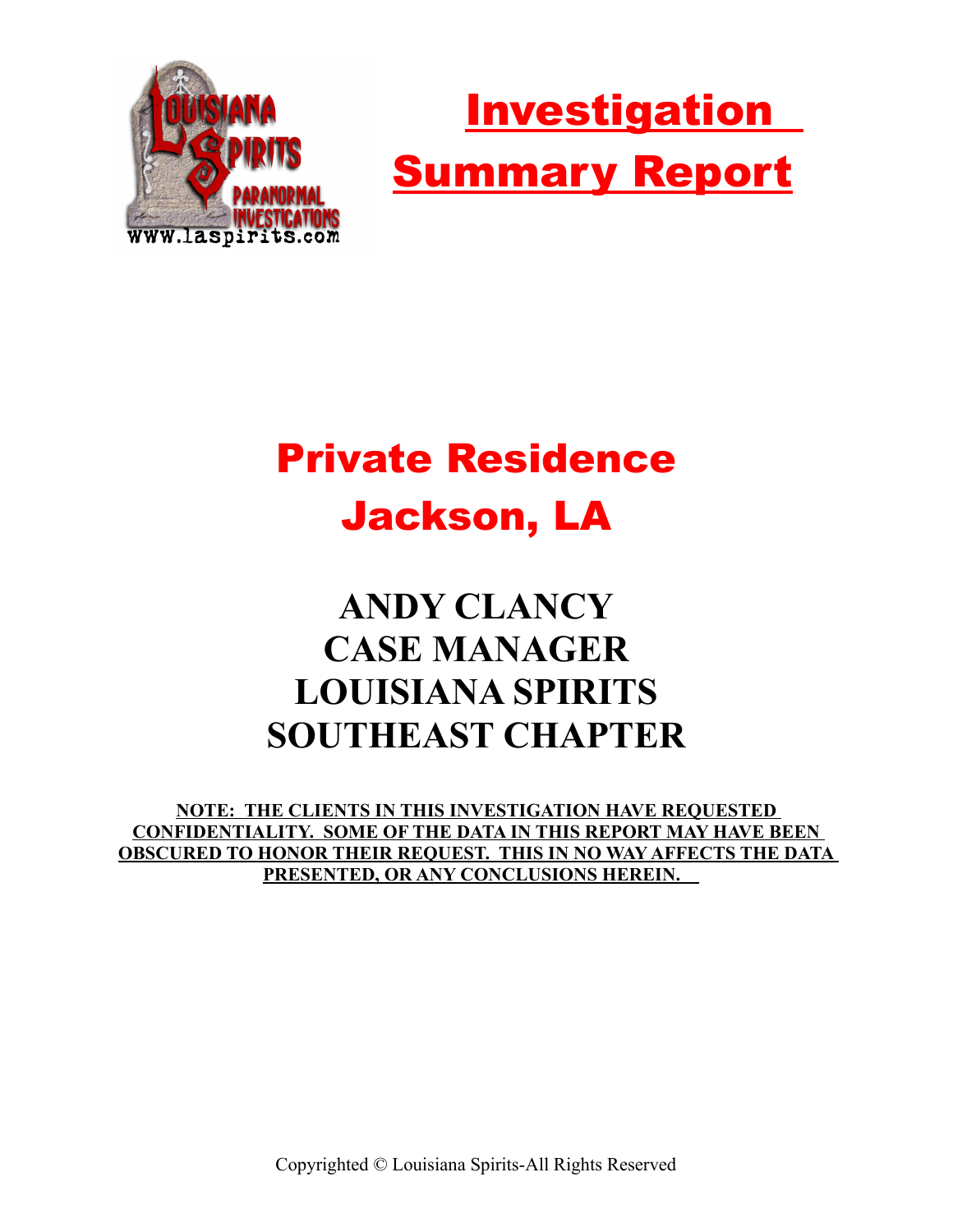### **HISTORY**

2 bedroom/2 bath apartment, duplex style, in the middle of historic Jackson, LA near the battle site and the old Centenary College and Mental Institution.

### **EXPERIENCES**

The clients Samantha and Mike along with their 6 year old daughter have been experiencing some negative energy in their 2br/2ba apartment. All three have reported being scratched and even bitten by something in their home. It seems to happen only when the clients were changing clothes or bathing/showering.

### **INVESTIGATION**

#### DATE OF INVESTIGATION: March 15th, 2014

#### PARTICIPANTS: TERRI KILPATRICK, JEFF SABELLA , ANDY CLANCY

EQUIPMENT: Digital Cameras, Infrared cameras and DVR system, Digital audio recorders, geo phone, parascope, full spectrum digital video camera, flashlights, sb7 spirit box and speaker, emf detectors, kII meters, Mel-Meters, full spectrum illuminator, laser grid (red and green)

#### INVESTIGATION:

 At the time and places tested, no anomalous photos were taken. No data was noted on video. Nothing unusual was detected by laser grid or geophone. No elevated EMF fields were noted inside the home in areas which would subject persons to exposure for prolonged periods of time. All were near electrical devices, as is normal, and had fast fall off in strength.

#### PERSONAL EXPERIENCES

#### ANDY CLANCY, JEFF SABELLA, TERRI KILPATRICK

BACKGROUND –Problems:

Samantha, Mike (fiancé) and 6 yr old daughter were being scratched usually when in the bathroom. They have seeing orbs with the naked eye, a headless man in a black shirt. Daughter saw a boy in a black hoodie jacket. Reports of knocks coming from closet by the front door along with other knocks through out the house. Ice-cream flying out of the freezer and a shadow was seen in the hall way.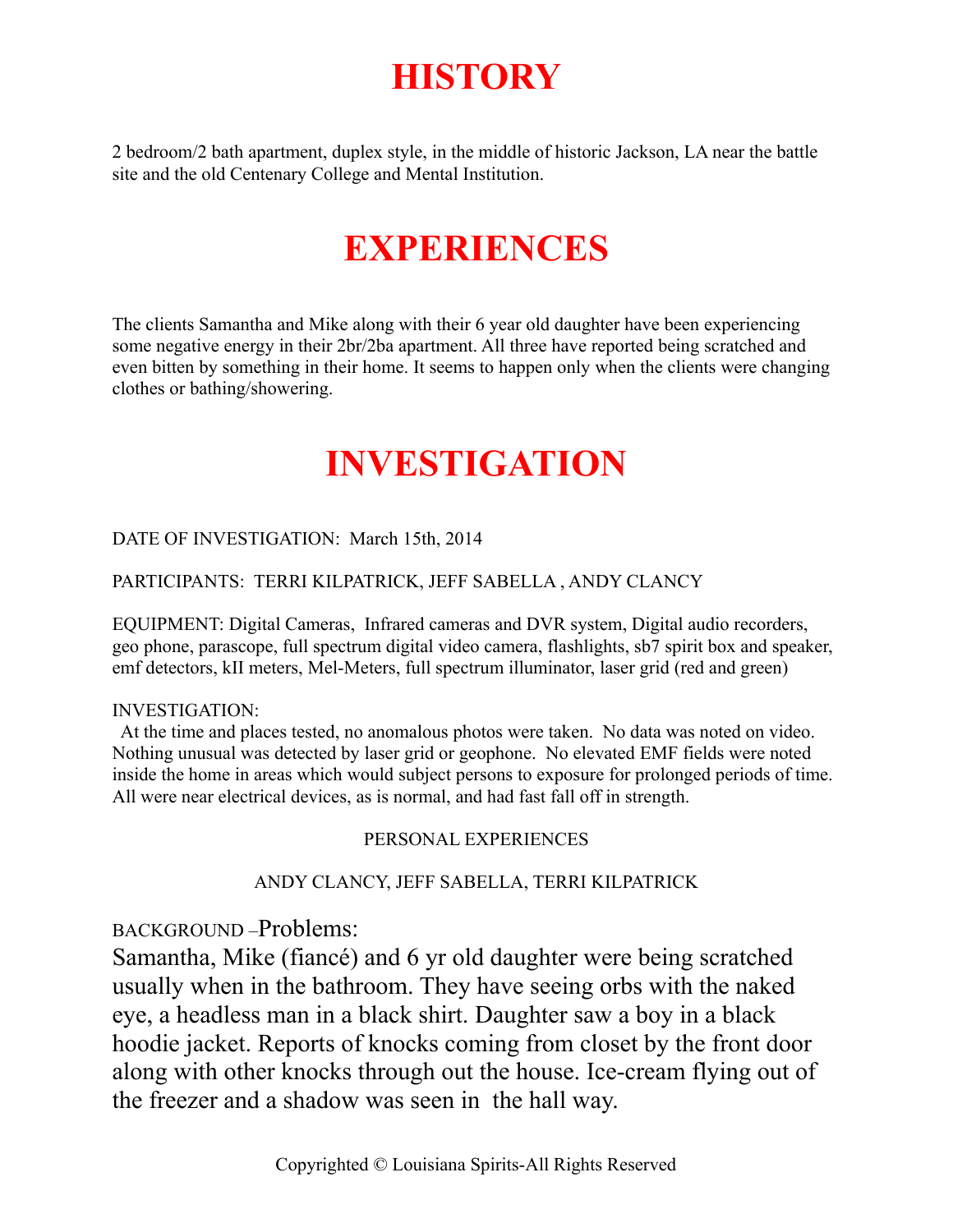Samantha has been scratched several times along with being scratched during the actual investigation. I saw a white mist several times during investigation with my night vision cam corder and on the DVRS. Had an orb come straight down on a play gun when questions were asked about the suicide of Byran who was a friend of hers when she was 14. He was 16 when he shot himself. His best friend's father, along with his friend, also shot themselves a few yrs after Bryan. Bryan and his friend Billy also played Russian roulette which I picked up on the prelim. This, and they way they died, is why I decided to bring play guns as trigger objects. Before the investigation some scratches appeared on their bed side table. I noticed it looked like the number 17. Found out he was buried on the 17th.

We did see a shadow in the hallway where the owners have seen it and while in the living room we all heard a loud bang come from the closet that the owners have heard many times. I did get that on audio.

Toward the end of the night, Samantha was sitting on her daughter's bed and something touched her face and her hair. Right before we ended the investigation, I asked for one big sign and then we would leave. It was at that time that Andy had his flashlight knocked out of his hand. Right after that I got very cold. Andy checked the Emf around me and that's the only time that night we got a spike.

EVPS captured:

Living Room EVPS:

1) We are still setting up for the investigation:

A male maybe Mike says something, sounds like ( Eat now)

But after that you hear children laughing, playing and talking.

2) Terri says:

 I hear a lot about that closet over there by Andy. Can you make something move in the closet? Then we all hear a loud noise coming from the closet.